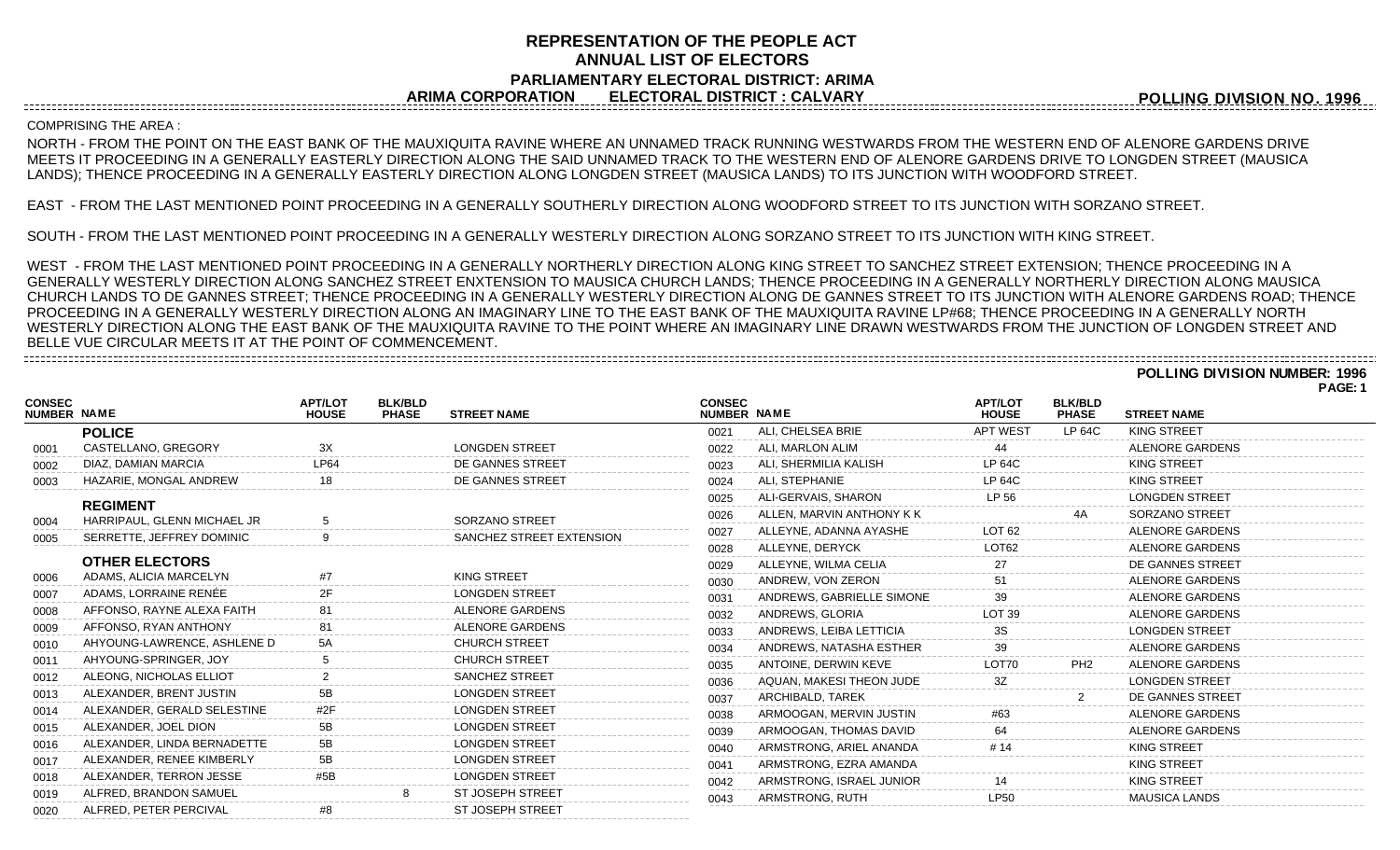|                              |                                |                                |                                |                         |                              |                                  |                                |                                |                         | PAGE: 2 |
|------------------------------|--------------------------------|--------------------------------|--------------------------------|-------------------------|------------------------------|----------------------------------|--------------------------------|--------------------------------|-------------------------|---------|
| <b>CONSEC</b><br>NUMBER NAME |                                | <b>APT/LOT</b><br><b>HOUSE</b> | <b>BLK/BLD</b><br><b>PHASE</b> | <b>STREET NAME</b>      | <b>CONSEC</b><br>NUMBER NAME |                                  | <b>APT/LOT</b><br><b>HOUSE</b> | <b>BLK/BLD</b><br><b>PHASE</b> | <b>STREET NAME</b>      |         |
| 0044                         | ASSING, COLVIN                 |                                |                                | <b>KING STREET</b>      | 0088                         | <b>BREWSTER, NATASHA CAMILLE</b> | 3 Y                            |                                | DE GANNES STREET        |         |
| 0045                         | ASTOR, SHERRY-ANN              | #80                            |                                | ALENORE GARDENS         | 0089                         | BROOKS, DIRK JOHN STANLEY        |                                |                                | <b>CHURCH STREET</b>    |         |
| 0046                         | ATHERTON, JEAN-MARC            | 9                              |                                | <b>KING STREET</b>      | 0090                         | BROOKS, NANNETTE ANNE            |                                |                                | <b>CHURCH STREET</b>    |         |
| 0047                         | AUGUSTINE, CURTIS RENE         | <b>LOT 47</b>                  |                                | ALENORE GARDENS         | 0091                         | <b>BROOKS, PETE ANTHONY</b>      |                                |                                | <b>CHURCH STREET</b>    |         |
| 0048                         | AUGUSTINE, JASON ANDRE         | 47                             |                                | ALENORE GARDENS         | 0092                         | BROOKS, ZALINA AUDREY            |                                |                                | <b>CHURCH STREET</b>    |         |
| 0049                         | BABOOLAL-DOODNATH, SHARON      | 8                              |                                | <b>ST JOSEPH STREET</b> | 0093                         | BROOKS-SINCLAIR, NANCY ANNE      | 8                              |                                | <b>CHURCH STREET</b>    |         |
| 0050                         | <b>BADAL, JANICE MONICA</b>    | 3                              |                                | <b>MAUSICA LANDS</b>    | 0094                         | BROWN, DANA ELIZABETH            | 75-76                          |                                | ALENORE GARDENS         |         |
| 0051                         | BALDWIN, DANA-MARIE ARIEL      | <b>LP29</b>                    |                                | <b>WOODFORD STREET</b>  | 0095                         | BROWN, LOVONNE RUTH              | 75-76                          |                                | ALENORE GARDENS         |         |
| 0052                         | BANFIELD, ANASTACIA ANN        | 3                              |                                | DE GANNES STREET        | 0096                         | <b>BROWN, MARK</b>               | 75-76                          |                                | ALENORE GARDENS         |         |
| 0053                         | BANFIELD, BERTRAND             | 3                              |                                | DE GANNES STREET        | 0097                         | <b>BRUCE, DAVID</b>              | 10B                            |                                | DE GANNES STREET        |         |
| 0054                         | BANFIELD, MARIA MARIE          | 3                              |                                | DE GANNES STREET        | 0098                         | <b>BRUCE, ERTHA LESLIE ANN</b>   | #10B                           |                                | DE GANNES STREET        |         |
| 0055                         | BANFIELD, PETER DAVID LIONEL   | 3                              |                                | DE GANNES STREET        | 0099                         | <b>BRUCE, GLORIA</b>             | 10B                            |                                | DE GANNES STREET        |         |
| 0056                         | BARKMEYER, HEIDI               |                                |                                | <b>CHURCH STREET</b>    | 0100                         | BRUCE, VALARIE-ANN CLARE         | 10B                            |                                | DE GANNES STREET        |         |
| 0057                         | BARKMEYER, LIANNE ALIDA        | #6                             |                                | CHURCH STREET           | 0101                         | BRUCE-TITUS, THERESA THECLA      | 10B                            |                                | DE GANNES STREET        |         |
| 0058                         | BARTHOLOMEW, DARYLL GUY        | $3-2$                          |                                | <b>LONGDEN STREET</b>   | 0102                         | BRUSCO, HAYDEN WINSTON           |                                |                                | <b>SANCHEZ STREET</b>   |         |
| 0059                         | BARTHOLOMEW, DAVID GUY         | 3Z                             |                                | <b>LONGDEN STREET</b>   | 0103                         | BRUSCO, KELLON KEVIN             | LP 50                          |                                | <b>SANCHEZ STREET</b>   |         |
| 0060                         | BARTHOLOMEW, DERRON SHAKA C    | 3Z                             |                                | <b>LONGDEN STREET</b>   | 0104                         | <b>BUCKMIRE, KEENAN JOSIAH</b>   | 33                             |                                | DE GANNES STREET        |         |
| 0061                         | BARTHOLOMEW, DILLON ANTHONY    | 3Z                             |                                | <b>LONGDEN STREET</b>   | 0105                         | <b>BURGESS, NICHOLAS KEVIN</b>   | <b>LP50</b>                    |                                | <b>MAUSICA LANDS</b>    |         |
| 0062                         | BARTHOLOMEW, DWAYNE ARDEN      | 3Z                             |                                | <b>LONGDEN STREET</b>   | 0106                         | <b>BURNETT, CAMILLE</b>          | 18                             |                                | DE GANNES STREET        |         |
| 0063                         | BARTHOLOMEW, GERARD            | 3Z                             |                                | <b>LONGDEN STREET</b>   | 0107                         | BURNETT, TREVOR JOSEPH VICTOI    | 18                             |                                | DE GANNES STREET        |         |
| 0064                         | BARTHOLOMEW, KERWIN JOEL       | 3Z                             |                                | <b>LONGDEN STREET</b>   | 0108                         | BURNETT-EDWARDS, PHYLLIS V       | 6                              |                                | DE GANNES STREET        |         |
| 0065                         | BARTHOLOMEW-SINGH, ARLENE G    | 3Z                             |                                | LONGDEN STREET          | 0109                         | CALLENDAR-FRANCIS, ANNASTACI/    | 2A                             |                                | <b>KING STREET</b>      |         |
| 0066                         | BAYNES, DARA ZAKIYA            | #75                            |                                | ALENORE GARDENS         | 0110                         | <b>CALLISTE, PHILBERT</b>        | LP 15                          |                                | <b>WOODFORD STREET</b>  |         |
| 0067                         | BELCON, CARMELITA              | 3                              |                                | DE GANNES STREET        | 0111                         | CAPRIETTA, TAHERA VITALIS S      | LP4                            |                                | <b>MAUSICA LANDS</b>    |         |
| 0068                         | BELIX, CHARLOTTE ANGELA        |                                |                                | DE GANNES STREET        | 0112                         | CARACCIOLO, QUINCY JAMAAL        | 8                              |                                | SORZANO STREET          |         |
| 0069                         | BELIX, HOWARD                  |                                |                                | DE GANNES STREET        | 0113                         | CARTER, RIA DARCELLE             | 9                              |                                | <b>ST JOSEPH STREET</b> |         |
| 0070                         | BELIX, KATHERINE ANN           |                                |                                | DE GANNES STREET        | 0114                         | CASTELLANO, SERGIO GREGORY R     | 3X                             |                                | <b>LONGDEN STREET</b>   |         |
| 0071                         | BELIX, ROGER                   |                                |                                | DE GANNES STREET        | 0115                         | CEDENO, CLAUDINE CATHERINE       |                                |                                | <b>ST JOSEPH STREET</b> |         |
| 0072                         | <b>BELIX, THEOPHILUS FELIX</b> |                                |                                | DE GANNES STREET        | 0116                         | CEDENO, RICARDO PHILLIP          | 7                              |                                | <b>ST JOSEPH STREET</b> |         |
| 0073                         | BELIX, UNA                     |                                |                                | DE GANNES STREET        | 0117                         | CEOLINE, ASHA AYANA RACHAEL      | 4B                             |                                | <b>CHURCH STREET</b>    |         |
| 0074                         | BENNY, CAMELA                  | LOT 145                        |                                | ALENORE GARDENS         | 0118                         | CHADEE, LUKE ADAM                | LP20                           | #10                            | <b>WOODFORD STREET</b>  |         |
| 0075                         | BERNARD, CARLYLE ST. MARTIN    | 9                              |                                | <b>KING STREET</b>      | 0119                         | <b>CHARLES, ALEX PETER</b>       | 43 C                           |                                | KING STREET             |         |
|                              | BERNARD, JULIET HILARY         | 9                              |                                | <b>KING STREET</b>      | 0120                         | CHARLES, CALLISTRA               | 5                              |                                | DE GANNES STREET        |         |
| 0076                         | BERNARD, UNA GLORIA            | <b>q</b>                       |                                | <b>KING STREET</b>      |                              | CHARLES, JAIME ANN               |                                |                                | DE GANNES STREET        |         |
| 0077                         | BERTRAND, AMANDA CLAIRE O      | 9                              |                                | SORZANO STREET          | 0121                         | <b>CHARLES, JEROME</b>           | 5                              |                                | DE GANNES STREET        |         |
| 0078                         |                                | 9                              |                                | SORZANO STREET          | 0122                         | CHARLES, JINELLE ELIZABETH       |                                | 5                              | DE GANNES STREET        |         |
| 0079                         | BERTRAND, GREGORY FULTON       |                                |                                |                         | 0123                         |                                  |                                |                                |                         |         |
| 0080                         | BERTRAND, JOSEPH LENNARD C     |                                |                                | SORZANO STREET          | 0124                         | CHARLES, JOSEPHINE               | 77                             |                                | ALENORE GARDENS         |         |
| 0081                         | BERTRAND, SHAMAGNE             |                                |                                | SORZANO STREET          | 0125                         | CHARLES, KEZIA RUTH              |                                | 77                             | ALENORE GARDENS         |         |
| 0082                         | BEST, JENNEL REGENE M          | 3                              |                                | DE GANNES STREET        | 0126                         | <b>CHARLES, WALLACE</b>          | $77$                           |                                | ALENORE GARDENS         |         |
| 0083                         | <b>BEST, JORRELL ULRIC</b>     | 3R                             |                                | DE GANNES STREET        | 0127                         | CHARLES-JOHN, DENISE ANGELA      |                                | 69                             | ALENORE GARDENS         |         |
| 0084                         | BIRCHWOOD, DONNEL SHEVVONE     | 2F                             |                                | <b>LONGDEN STREET</b>   | 0128                         | CHASE, NADIA DEONE               | $2\mathsf{K}$                  |                                | <b>LONGDEN STREET</b>   |         |
| 0085                         | BLACKMAN, ROGER                | 67                             |                                | ALENORE GARDENS         | 0129                         | CHASE, NATALIE CINDY             |                                | 2K                             | <b>LONGDEN STREET</b>   |         |
| 0086                         | BLENMAN, EVERSLEY              | APT <sub>5</sub>               | 25                             | SANCHEZ STREET          | 0130                         | CHASE, WINSTON                   | 2K                             |                                | <b>LONGDEN STREET</b>   |         |
| 0087                         | BREWSTER, KAREEM DEXTER        | #3Y                            |                                | DE GANNES STREET        | 0131                         | CHATTOO ANDREWS, CASSANDRA       | 3S                             |                                | <b>LONGDEN STREET</b>   |         |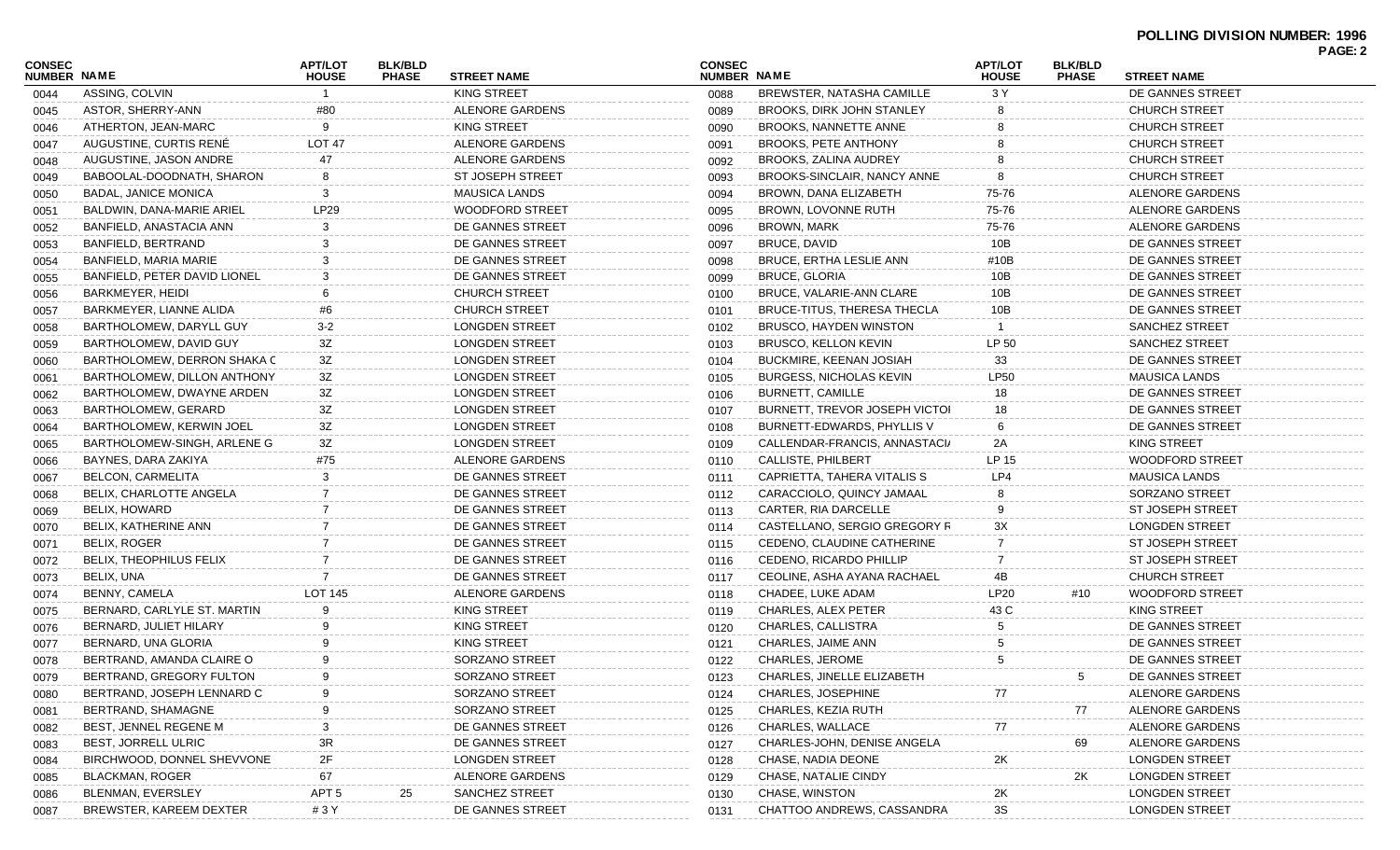| <b>CONSEC</b><br><b>NUMBER NAME</b> |                                | <b>APT/LOT</b><br><b>HOUSE</b> | <b>BLK/BLD</b><br><b>PHASE</b> | <b>STREET NAME</b>       | <b>CONSEC</b><br>NUMBER NAME |                                       | <b>APT/LOT</b><br><b>HOUSE</b> | <b>BLK/BLD</b><br><b>PHASE</b> | <b>STREET NAME</b>       | PAGE: 3 |
|-------------------------------------|--------------------------------|--------------------------------|--------------------------------|--------------------------|------------------------------|---------------------------------------|--------------------------------|--------------------------------|--------------------------|---------|
| 0132                                | CHAUMETTE, BRENDA ETHEL        | 12                             |                                | <b>WOODFORD STREET</b>   | 0176                         | DIDIER, CLEMENT MAGGIE                | $\overline{7}$                 |                                | KING STREET              |         |
| 0133                                | CHAUMETTE, CHRISTIAN AARON     | 59                             |                                | <b>WOODFORD STREET</b>   | 0177                         | DOODNATH, BRADLEY ROBERT              |                                | 8                              | <b>ST JOSEPH STREET</b>  |         |
| 0134                                | CHAUMETTE, GARVIN JOHN         | 12                             |                                | <b>WOODFORD STREET</b>   | 0178                         | DOODNATH, ROBERT CHARLES              | LP 12, #8                      |                                | <b>ST JOSEPH STREET</b>  |         |
| 0135                                | CHAUMETTE, INGRID GREGORIA     | 12                             |                                | <b>WOODFORD STREET</b>   | 0179                         | DOODNATH, SAMANTHA ALANA              |                                |                                | <b>ST JOSEPH STREET</b>  |         |
| 0136                                | CHAUMETTE, MICHAEL PHILLIP     | <b>LP50</b>                    |                                | <b>WOODFORD STREET</b>   | 0180                         | DURANT, AMY SOPHIA UNA                | 10B                            |                                | DE GANNES STREET         |         |
| 0137                                | CHOOTKAN, CECIL STEPHEN        | LP 53                          |                                | DE GANNES STREET         | 0181                         | ECKSTEIN-DE BIQUE, MELLISA P          | 61                             |                                | ALENORE GARDENS          |         |
| 0138                                | CLARKE, CLEOPHAS CLEMENT       |                                | 5C                             | <b>LONGDEN STREET</b>    | 0182                         | EDWARDS, LISSA ANNE MARIA             |                                |                                | DE GANNES STREET         |         |
| 0139                                | <b>CLARKE, ETHELBERT</b>       | 5 C                            |                                | <b>LONGDEN STREET</b>    | 0183                         | EDWARDS, MICHAEL DANIEL               | #6                             |                                | <b>LONGDEN STREET</b>    |         |
| 0140                                | <b>CLARKE, GILBERT</b>         |                                | 5C                             | <b>LONGDEN STREET</b>    | 0184                         | <b>EMLEE, FRANCIS</b>                 | LP <sub>7</sub>                |                                | SANCHEZ STREET EXTENSION |         |
| 0141                                | CLARKE, JOAN                   | 26                             |                                | DE GANNES STREET         | 0185                         | ESPINOZA, CHRYSANTA                   | 10                             |                                | <b>WOODFORD STREET</b>   |         |
| 0142                                | <b>CLARKE, MARIAN ROSE</b>     | 21                             |                                | DE GANNES STREET         | 0186                         | ESTRADA, BERNICE URLINE               | 3                              |                                | DE GANNES STREET         |         |
| 0143                                | CLARKE-ANTOINE, SUZANNE LENOI  | LOT70                          | PH <sub>2</sub>                | ALENORE GARDENS          | 0187                         | EVELYN, ANNE                          | 24A                            |                                | DE GANNES STREET         |         |
| 0144                                | CLEVELAND, CURTIS STANLEY      | 23                             |                                | DE GANNES STREET         | 0188                         | EVELYN, JEAN-LUKE PATRICK             | 24A                            |                                | DE GANNES STREET         |         |
| 0145                                | COLLIS-THOMAS, MARGARET DENIS  | 66                             |                                | ALENORE GARDENS          | 0189                         | EVELYN, RICHARD PATRICK JUDE          | 24A                            |                                | DE GANNES STREET         |         |
| 0146                                | COOPER, KERN KING              |                                |                                | <b>SANCHEZ STREET</b>    | 0190                         | FARIA, MIGUELINA                      | 21                             |                                | DE GANNES STREET         |         |
| 0147                                | COOPER. KESTON KEVON           | # 1                            |                                | <b>SANCHEZ STREET</b>    | 0191                         | FARLEY. RENEÉ TINEISHA                | LP64C                          |                                | <b>MAUSICA LANDS</b>     |         |
| 0148                                | CORDNER, GLENN MAEDA CURTIS.   | APT <sub>4</sub>               | LP 15                          | SANCHEZ STREET           | 0192                         | FERREIRA, NICOLAI LEON RICHARI        | LP 11                          |                                | <b>ST JOSEPH STREET</b>  |         |
| 0149                                | COX, DARYL MARTIN              | 5                              |                                | SANCHEZ STREET EXTENSION | 0193                         | FERREIRA, RICHARD                     |                                |                                | <b>ST JOSEPH STREET</b>  |         |
| 0150                                | COY, STEVEN FRANCIS            |                                | 2A                             | KING STREET              | 0194                         | <b>FOSTER, ANDELL PATRICE TONI</b>    |                                |                                | <b>CHURCH STREET</b>     |         |
| 0151                                | CRAWFORD, SHERWYN DION         | LOT <sub>47</sub>              |                                | ALENORE GARDENS          | 0195                         | FOSTER, ANN GABRIELLA KERRY           |                                |                                | <b>CHURCH STREET</b>     |         |
| 0152                                | CRAWFORD-AUGUSTINE, ALLISON,   | LOT47                          |                                | ALENORE GARDENS          | 0196                         | FOSTER, JUDY                          |                                |                                | <b>CHURCH STREET</b>     |         |
| 0153                                | CREECE, NATASHA MARY           |                                | 40                             | ALENORE GARDENS          | 0197                         | FOSTER, SELWYN                        |                                |                                | <b>CHURCH STREET</b>     |         |
| 0154                                | CUMBERBATCH, SHELDON HILARY    | 33A                            |                                | <b>LONGDEN STREET</b>    | 0198                         | FOURNILLIER, PHERIA                   |                                |                                | SORZANO STREET           |         |
| 0155                                | DA BREAU, RAPHAELLA PAULA      | 3 X                            |                                | <b>LONGDEN STREET</b>    | 0199                         | FRANCIS, JUSTIN JAYLON JEREMIA        | LP <sub>2</sub> A              |                                | <b>KING STREET</b>       |         |
| 0156                                | DABREO, EVEREST KERRY          | # 8                            |                                | SANCHEZ STREET EXTENSION | 0200                         | FRANCIS, NISHAUN JAMAL                | # 2                            |                                | KING STREET              |         |
| 0157                                | DANIEL, MICHELLE AMATUS        | 2A                             |                                | DE GANNES STREET         | 0201                         | FRANK, AKEEM SHELDON DAVIS            | 25                             |                                | DE GANNES STREET         |         |
| 0158                                | DE BIQUE, KELLY                | 61                             |                                | ALENORE GARDENS          | 0202                         | FRANK, KERON TERIK WINSTON            |                                | 25                             | DE GANNES STREET         |         |
|                                     | DE BIQUE, KIRK JOHANN          | 61                             |                                | ALENORE GARDENS          | 0203                         | FRANK, SHAQUILLE TERRANCE C           | 25                             |                                | DE GANNES STREET         |         |
| 0159                                | DE BIQUE, ROGET JEAN-LUC       | #61                            |                                | ALENORE GARDENS          | 0204                         | FRANK, SHARICE REANNA CHRISTII        | 25                             |                                | DE GANNES STREET         |         |
| 0160                                | DE FREITAS, FRED               | 21                             |                                | DE GANNES STREET         | 0205                         | FRANK, SHELDON TERRENCE               | 25                             |                                | DE GANNES STREET         |         |
| 0161                                | DE GAZON, SHELDON VINCENT      | 5                              |                                | SORZANO STREET           | 0206                         | <b>GARCIA, DARCELL</b>                | LP <sub>6</sub>                |                                | SANCHEZ STREET EXTENSION |         |
| 0162                                | DE TOUCHE, NAOMI ADANA         | # 25                           |                                | ST JOSEPH STREET         |                              | <b>GARCIA. ISIAH ANTHONY AVARELL(</b> |                                | 18                             | SANCHEZ STREET           |         |
| 0163                                | DE TOUCHE, NARISSA             | 25                             |                                | DE GANNES STREET         | 0207                         | GASCON TERAN, IVONNE TERESITA         | 7                              |                                | SORZANO STREET           |         |
| 0164                                | DE TOUCHE, NATALIE EMILY       | 25                             |                                | DE GANNES STREET         | 0208                         | <b>GEORGE, AKIL KIERON</b>            | 65                             |                                | ALENORE GARDENS          |         |
| 0165                                | DE TOUCHE, NATASHA BERNADINE   | 25                             |                                | DE GANNES STREET         | 0209                         | <b>GEORGE, TERESE MEGAN</b>           | LOT65                          |                                | ALENORE GARDENS          |         |
| 0166                                | DE TOUCHE, NIGEL NEIL          |                                |                                |                          | 0210                         | <b>GERALD, TONYA AINKA</b>            | LOT62                          |                                | ALENORE GARDENS          |         |
| 0167                                |                                | 25                             |                                | ST JOSEPH STREET         | 0211                         | <b>GERVAIS, RAWLE</b>                 |                                |                                |                          |         |
| 0168                                | DE TOUCHE, NIKEISHA NICOLE     | 25                             |                                | DE GANNES STREET         | 0212                         |                                       | 2M                             |                                | <b>LONGDEN STREET</b>    |         |
| 0169                                | DE-TOUCHE, SUSAN TERESA        | 25                             |                                | DE GANNES STREET         | 0213                         | GIRWAR, RANDY LOUIS RAMA              |                                |                                | SORZANO STREET           |         |
| 0170                                | <b>DEO-CHARLES, LISA</b>       | 43 C                           |                                | <b>KING STREET</b>       | 0214                         | GOMEZ, EDMUND CARLOS                  | 2A                             |                                | <b>KING STREET</b>       |         |
| 0171                                | DETOUCHE, NATHANIEL DAVID      | 25                             |                                | DE GANNES STREET         | 0215                         | GOMEZ, KERR ANTHONY                   | 2A                             |                                | <b>KING STREET</b>       |         |
| 0172                                | DIAL, ERROL SHAM               | 17                             |                                | <b>CHURCH STREET</b>     | 0216                         | GONZALES, LOUISE                      |                                | 14                             | <b>KING STREET</b>       |         |
| 0173                                | DIAZ, RENEE FIDELIS            | 3R                             |                                | DE GANNES STREET         | 0217                         | <b>GRANT, KEVIN RENISSON</b>          |                                |                                | SORZANO STREET           |         |
| 0174                                | DIAZ-HAYNES, JACQUELINE PAULIN | <b>LP64</b>                    |                                | DE GANNES STREET         | 0218                         | <b>GRANT, SYDNEY</b>                  |                                |                                | SORZANO STREET           |         |
| 0175                                | DICKERSON, LUCIA UNIEFA        |                                | 25A                            | SANCHEZ STREET           | 0219                         | <b>GRANT, SYLVESTER FRANKLYN</b>      |                                | 4                              | DE GANNES STREET         |         |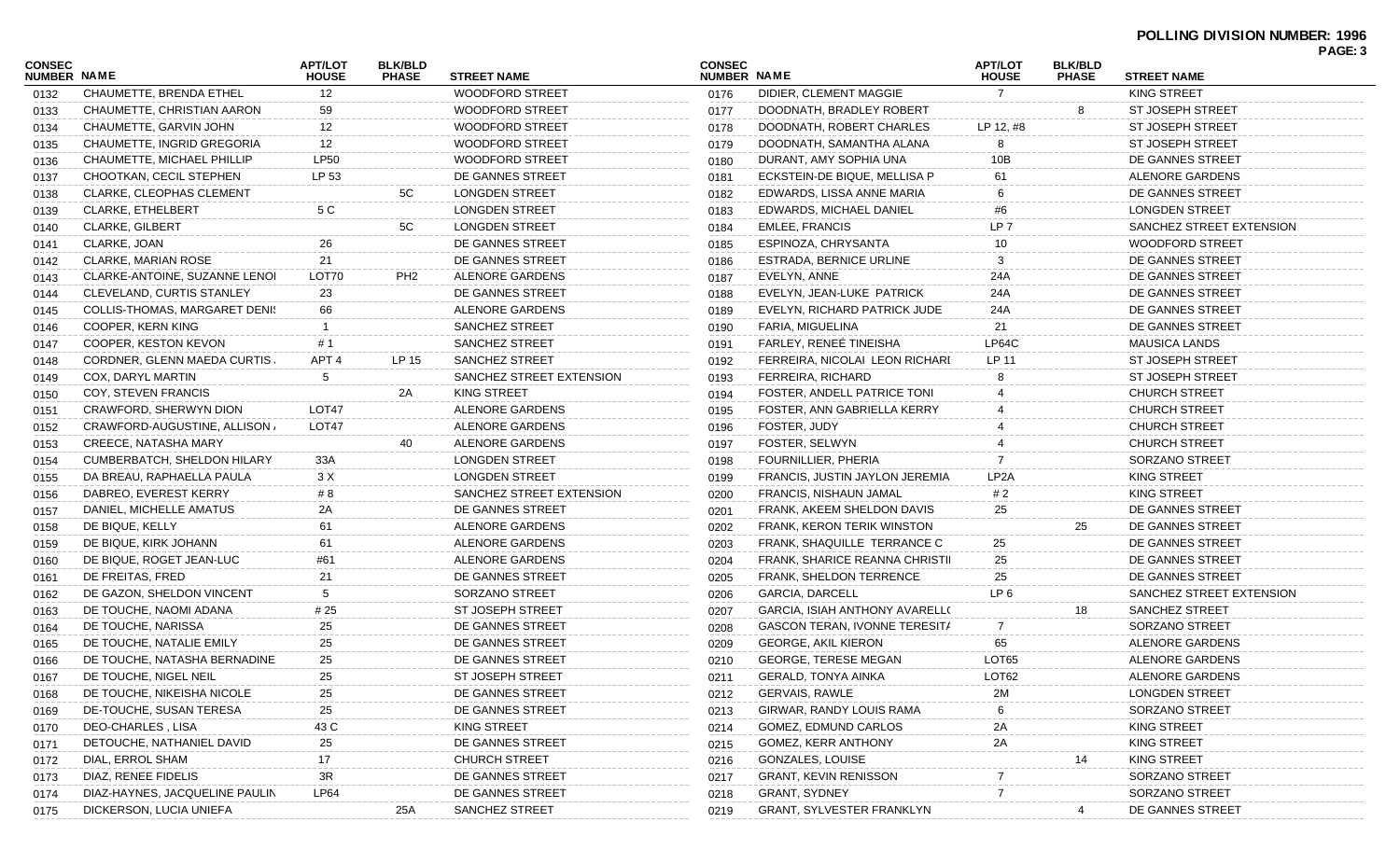| <b>CONSEC</b><br><b>NUMBER NAME</b> |                                | <b>APT/LOT</b><br><b>HOUSE</b> | <b>BLK/BLD</b><br><b>PHASE</b> | <b>STREET NAME</b>       | <b>CONSEC</b><br>NUMBER NAME |                               | <b>APT/LOT</b><br><b>HOUSE</b> | <b>BLK/BLD</b><br><b>PHASE</b> | <b>STREET NAME</b>       | PAGE: 4 |
|-------------------------------------|--------------------------------|--------------------------------|--------------------------------|--------------------------|------------------------------|-------------------------------|--------------------------------|--------------------------------|--------------------------|---------|
| 0220                                | GRAY, ABIGALE ADELA            | #64                            |                                | ALENORE GARDENS          | 0264                         | JONES, MATTHEW                | 50                             |                                | ALENORE GARDENS          |         |
| 0221                                | GRAY, AMELIA ANASTASIA         | 64                             |                                | ALENORE GARDENS          | 0265                         | JOSEPH, ANNIE                 |                                |                                | SANCHEZ STREET EXTENSION |         |
| 0222                                | GRAY, NIGEL ALEXANDER          | 64                             |                                | ALENORE GARDENS          | 0266                         | JOSEPH, BEULAH MENA           | 18                             |                                | <b>SANCHEZ STREET</b>    |         |
| 0223                                | <b>GRIFFITH, JOSIAH</b>        | LP 6                           |                                | DE GANNES STREET         | 0267                         | JOSEPH, BEVERLY JOSEPHINE     |                                | 3V                             | <b>LONGDEN STREET</b>    |         |
| 0224                                | GUERRA, BRANDON ONIALLI BRENT  | # 25                           | APT <sub>1</sub>               | <b>SANCHEZ STREET</b>    | 0268                         | JOSEPH, CAROL                 | 2F                             |                                | <b>LONGDEN STREET</b>    |         |
| 0225                                | HARRIPAUL, GLENN MICHAEL       | 5                              |                                | SORZANO STREET           | 0269                         | JOSEPH, MONICA JUSTINIAN      | 18                             |                                | <b>SANCHEZ STREET</b>    |         |
| 0226                                | HARRIPAUL, JOAN                |                                |                                | <b>CHURCH STREET</b>     | 0270                         | JOSEPH, SHEILA                |                                |                                | ALENORE GARDENS          |         |
| 0227                                | HARRIPAUL, LESLIE WALTON       |                                |                                | <b>CHURCH STREET</b>     | 0271                         | KAM KIN-PERREIRA, AYANNA G    | 2Β                             |                                | SANCHEZ STREET           |         |
| 0228                                | HARRIPAUL, LUPE                |                                |                                | <b>CHURCH STREET</b>     | 0272                         | KENDAL, LINDA                 | 60                             |                                | ALENORE GARDENS          |         |
| 0229                                | HARRIPAUL, SAMDAYE             | #11                            |                                | SORZANO STREET           | 0273                         | KENDAL, NIGEL OVID            | 60                             |                                | ALENORE GARDENS          |         |
| 0230                                | HARRIPAUL, TRICIA LUCIA        | 5                              |                                | SORZANO STREET           | 0274                         | KENDAL, WILLIAM               | 60                             |                                | ALENORE GARDENS          |         |
| 0231                                | HARRIPAUL, VERNESSA KIRSTEN E  | 5                              |                                | SORZANO STREET           | 0275                         | KING, JARON MICHAEL           |                                |                                | <b>ST JOSEPH STREET</b>  |         |
| 0232                                | HARRIPAUL-ARMSTRONG, GAIL A    | 14                             |                                | KING STREET              | 0276                         | KING, KANDI KORRINE           | <b>LOT 53</b>                  |                                | ALENORE GARDENS          |         |
| 0233                                | HARRIPAUL-ROSS, MELISSA K      | 5                              |                                | SORZANO STREET           | 0277                         | KING, KEIRON DOMINIC          |                                |                                | <b>ST JOSEPH STREET</b>  |         |
| 0234                                | <b>HARRIS, DAMIAN</b>          | 16                             |                                | DE GANNES STREET         | 0278                         | KING, RONALD MARTIN JR        |                                |                                | <b>ST JOSEPH STREET</b>  |         |
| 0235                                | HARRIS, JOHN CHRISTOPHER       | 16                             |                                | DE GANNES STREET         | 0279                         | KING, RONALD MARTIN PETER     |                                |                                | <b>ST JOSEPH STREET</b>  |         |
| 0236                                | HARRIS, STEVE                  | #16                            |                                | DE GANNES STREET         | 0280                         | KONG, AIDAN KEANU             | #19                            |                                | <b>CHURCH STREET</b>     |         |
| 0237                                | HARTMAN, KAREN CAMILLE         | $\overline{7}$                 |                                | KING STREET              | 0281                         | KONG, ALLAN MICHAEL           | 19                             |                                | <b>CHURCH STREET</b>     |         |
| 0238                                | HAYNES, ANGELA SUZANNA         | 26B                            |                                | DE GANNES STREET         | 0282                         | LAURENCE, TEVIN WINSTON       |                                | 9                              | <b>MAUSICA LANDS</b>     |         |
| 0239                                | <b>HAYNES, ANTHONY HERBERT</b> | 3R                             |                                | DE GANNES STREET         | 0283                         | LAWRENCE, KAREEM KYLE         | LP 11                          |                                | <b>MAUSICA LANDS</b>     |         |
| 0240                                | HAYNES, GENELLE ANNA-MARIE     | 3R                             |                                | DE GANNES STREET         | 0284                         | LAWRENCE, SHENELLE LATOYA     |                                | LP 11                          | <b>MAUSICA LANDS</b>     |         |
| 0241                                | <b>HAYNES, GERTRUDE</b>        | APT B                          | 2                              | DE GANNES STREET         | 0285                         | LE SALDO, LEONORA MARY        | 3                              |                                | DE GANNES STREET         |         |
| 0242                                | HAZARIE, JUSTIN ANDREW         | 18                             |                                | DE GANNES STREET         | 0286                         | LEE KING, DANIELLE MARIA      |                                |                                | <b>SANCHEZ STREET</b>    |         |
| 0243                                | HAZARIE, LYSTRA                | 18                             |                                | DE GANNES STREET         | 0287                         | LEE KING, DARCEL MEGAN        |                                |                                | <b>SANCHEZ STREET</b>    |         |
| 0244                                | HENRY, GLORIA                  | 9                              |                                | SANCHEZ STREET EXTENSION | 0288                         | LEE KING, HUGH PIUS           |                                |                                | <b>SANCHEZ STREET</b>    |         |
| 0245                                | HENRY, KERN KERTDALE           | 2A                             |                                | DE GANNES STREET         | 0289                         | LEE KING, JACQUELINE          |                                |                                | <b>SANCHEZ STREET</b>    |         |
| 0246                                | HENRY, NIGEL DALE LAWRENCE     | 2A                             |                                | DE GANNES STREET         | 0290                         | LEWIS, CRYSTAL CHARLENE MARA: |                                | #26                            | DE GANNES STREET         |         |
| 0247                                | HENRY, PHILIP                  | 2A                             |                                | DE GANNES STREET         | 0291                         | LEWIS, JILL GLENDA            | 4B                             |                                | <b>CHURCH STREET</b>     |         |
| 0248                                | HERNANDEZ, CIANNE SONYA        | 2F                             |                                | <b>LONGDEN STREET</b>    | 0292                         | LEWIS, MARLON DEVON           | 5А                             |                                | <b>LONGDEN STREET</b>    |         |
| 0249                                | HERRY, MARSDEN                 |                                | # 77                           | ALENORE GARDENS          | 0293                         | LEWIS, VANESSA MARIE          | # 3                            |                                | DE GANNES STREET         |         |
| 0250                                | JAMES, FRANKA                  | 2A                             |                                | <b>KING STREET</b>       | 0294                         | LEZAMA, FRANCIS MAX           | 6A                             |                                | DE GANNES STREET         |         |
| 0251                                | JAMES, JADE JASON              | 5                              |                                | DE GANNES STREET         | 0295                         | LEZAMA, FRANCISCO JOSE GREGO  | 6A                             |                                | DE GANNES STREET         |         |
| 0252                                | JAMES-ALEXANDER-SALINA, VALEN  | 24                             |                                | DE GANNES STREET         | 0296                         | LEZAMA, MICHELE GABRIELLA     | 6A                             |                                | DE GANNES STREET         |         |
| 0253                                | JERIMIE, KAYLA SOLANGE MONIQU  | APT 425                        |                                | SANCHEZ STREET           | 0297                         | LEZAMA, MIGUEL DIMITRI JULIAN |                                |                                | <b>MAUSICA LANDS</b>     |         |
| 0254                                | JERIMIE, KENYA ANASTACIA CANDY | APT 425                        |                                | SANCHEZ STREET           | 0298                         | LEZAMA, ZINNIA                | 6A                             |                                | DE GANNES STREET         |         |
| 0255                                | JERIMIE-CORDNER, MAKEDA ADOLI  | APT <sub>4</sub>               | LP15                           | <b>WOODFORD STREET</b>   | 0299                         | LINDSAY, NAFISA AFIESHA       | 9                              |                                | SANCHEZ STREET EXTENSION |         |
| 0256                                | JOBE, ANGEL CASSIE             | 3F                             |                                | DE GANNES STREET         | 0300                         | LIVERPOOL, DARIUS DONAVAN     |                                |                                | <b>LONGDEN STREET</b>    |         |
| 0257                                | JOHN, AARON DOWARS MENDOZA     | 27                             |                                | DE GANNES STREET         | 0301                         | LOCHAN, BALCHAN               | 44                             |                                | <b>ALENORE GARDENS</b>   |         |
| 0258                                | JOHN, JOHANN KASHIF            | 69                             |                                | ALENORE GARDENS          | 0302                         | LONDON, DANIELLE AVERIL       | LP <sub>5</sub>                |                                | <b>MAUSICA LANDS</b>     |         |
| 0259                                | JOHN, TIARA DENISE MICHEL      | 69                             |                                | ALENORE GARDENS          | 0303                         | LOPEZ, ANA VIVIENNE           | 81                             |                                | ALENORE GARDENS          |         |
| 0260                                | JOHN, WINSTON                  | 69                             |                                | ALENORE GARDENS          | 0304                         | LOPEZ, CASSIAN JOHN           |                                |                                | <b>KING STREET</b>       |         |
| 0261                                | JONES, JOSIAH MATHIAS          | 50                             |                                | ALENORE GARDENS          | 0305                         | LOPEZ, CHERYL ANN FLAVIANA    |                                | 3V                             | <b>LONGDEN STREET</b>    |         |
| 0262                                | JONES, MARCELLUS TIMOTHY R S   | LOT50                          |                                | ALENORE GARDENS          | 0306                         | LOPEZ, DYLAN                  |                                |                                | <b>MAUSICA LANDS</b>     |         |
| 0263                                | JONES, MARIAN THERESA          | LOT 50                         |                                | ALENORE GARDENS          | 0307                         | LOPEZ, FRANCES                | 11                             |                                | <b>MAUSICA LANDS</b>     |         |
|                                     |                                |                                |                                |                          |                              |                               |                                |                                |                          |         |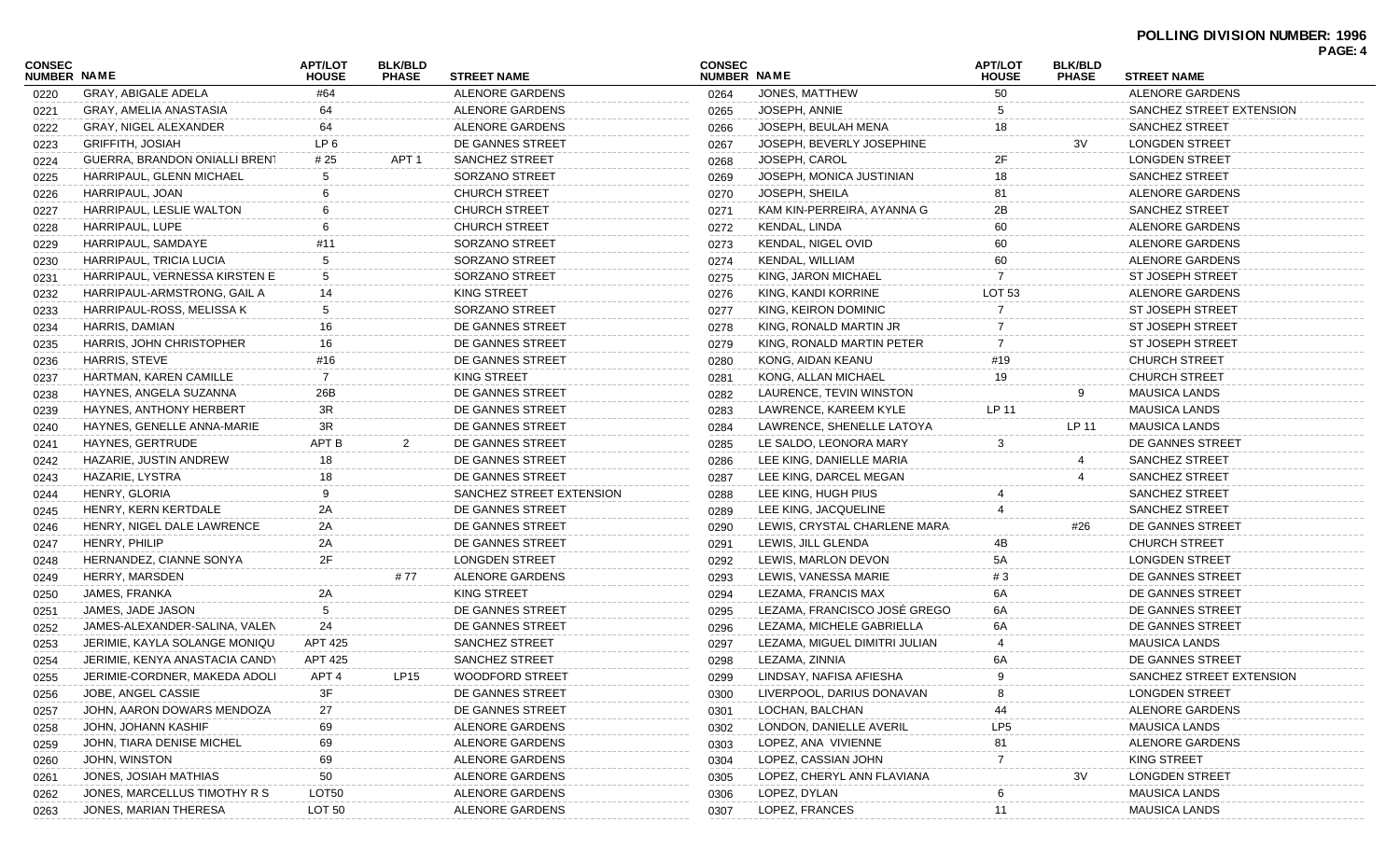| <b>CONSEC</b> |                               | <b>APT/LOT</b>     | <b>BLK/BLD</b> |                                            | <b>CONSEC</b> |                               | <b>APT/LOT</b>                  | <b>BLK/BLD</b>    |                                        | PAGE: 5 |
|---------------|-------------------------------|--------------------|----------------|--------------------------------------------|---------------|-------------------------------|---------------------------------|-------------------|----------------------------------------|---------|
| NUMBER NAME   | LOPEZ, LEEWIN                 | <b>HOUSE</b><br>11 | <b>PHASE</b>   | <b>STREET NAME</b><br><b>MAUSICA LANDS</b> | NUMBER NAME   | MARK, BEVON NATHANIEL         | <b>HOUSE</b><br>LP <sub>6</sub> | <b>PHASE</b>      | <b>STREET NAME</b><br>DE GANNES STREET |         |
| 0308          | LOPEZ, LYNDON                 | 11                 |                | <b>MAUSICA LANDS</b>                       | 0352          | MARK, MARELLA ELISE AKOSUA    | 5                               |                   | <b>KING STREET</b>                     |         |
| 0309          | LOPEZ, MARY                   | $\overline{7}$     |                | <b>KING STREET</b>                         | 0353          | MARK, PAULA                   | 5                               |                   | KING STREET                            |         |
| 0310          | LOPEZ, MICHAEL                |                    |                | <b>KING STREET</b>                         | 0354          | MARTINEZ, AGATHA LYNTIE       | 19A                             |                   | <b>CHURCH STREET</b>                   |         |
| 0311          | LOPEZ, MIKHAIL WILFRED        |                    |                | KING STREET                                | 0355          |                               | LP <sub>5</sub> A               |                   | SANCHEZ STREET EXTENSION               |         |
| 0312          |                               | -7                 |                |                                            | 0356          | MARTINEZ, CHARMAIN LESHA      |                                 |                   |                                        |         |
| 0313          | LOPEZ, NKWA CHRISTINE         |                    |                | <b>KING STREET</b>                         | 0357          | MARTINEZ, GISELLE SUSAN       | 19A                             |                   | <b>CHURCH STREET</b>                   |         |
| 0314          | LOPEZ, PETER CECIL            |                    |                | KING STREET                                | 0358          | <b>MARTINEZ, HUBERT</b>       | <b>LP51</b>                     | LP <sub>5</sub> A | SANCHEZ STREET EXTENSION               |         |
| 0315          | LOPEZ, RAYMOND                |                    |                | <b>KING STREET</b>                         | 0359          | MARTINEZ, JOAN                |                                 |                   | SANCHEZ STREET EXTENSION               |         |
| 0316          | LOPEZ, SHERWIN                | 11                 |                | <b>MAUSICA LANDS</b>                       | 0360          | MARTINEZ, SHERIL-ANN TRICIA   | LP5A                            |                   | SANCHEZ STREET EXTENSION               |         |
| 0317          | LOPEZ. WILFRED                | -7                 |                | <b>KING STREET</b>                         | 0361          | MARTINEZ, STACY-ANNE L        | 19 A                            |                   | <b>CHURCH STREET</b>                   |         |
| 0318          | LUCES, HARRICHARRAN           | <b>LP7A 19</b>     |                | <b>MAUSICA LANDS</b>                       | 0362          | MARTINEZ, YVONNE              | 3                               |                   | DE GANNES STREET                       |         |
| 0319          | LYNCH, MIGUEL OLAV            |                    |                | SANCHEZ STREET EXTENSION                   | 0363          | MASCALL, JEREMIAH STEPHEN K   | 25                              |                   | DE GANNES STREET                       |         |
| 0320          | LYNCH, OCTAVIO HUGH           |                    |                | DE GANNES STREET                           | 0364          | MASCALL, RITA                 | 25                              |                   | DE GANNES STREET                       |         |
| 0321          | LYNCH, OLINTIA LURDEZ         |                    |                | DE GANNES STREET                           | 0365          | MATHURA, JILL MARIA           |                                 | 08                | <b>CHURCH STREET</b>                   |         |
| 0322          | LYNCH, OLINTO IGNACIO         | $\overline{2}$     |                | DE GANNES STREET                           | 0366          | MATHURA, MARIA ZALINA         |                                 |                   | <b>CHURCH STREET</b>                   |         |
| 0323          | LYNCH, OLINTO IGNACIO         | #2                 |                | DE GANNES STREET                           | 0367          | MATTHEW, CURLISA FAITH AVIONN | 3                               |                   | KING STREET                            |         |
| 0324          | LYNCH, OTILIA MARIETA         |                    |                | DE GANNES STREET                           | 0368          | MAYERS, ALTHEA ROSALIND       |                                 |                   | <b>SANCHEZ STREET</b>                  |         |
| 0325          | LYNCH, WINIFRED PAMELA        | $\overline{2}$     |                | DE GANNES STREET                           | 0369          | <b>MAYERS, BYRON ALWIN</b>    | 22                              |                   | DE GANNES STREET                       |         |
| 0326          | MACKINTOSH, SPARKLE NICOLA S  | 25                 |                | <b>SANCHEZ STREET</b>                      | 0370          | MAYERS, DAISY ESTELLA         |                                 |                   | <b>SANCHEZ STREET</b>                  |         |
| 0327          | MAHARAJ, DALE                 | 4A                 |                | <b>CHURCH STREET</b>                       | 0371          | MAYERS, MICHAEL ESMANN        |                                 |                   | <b>SANCHEZ STREET</b>                  |         |
| 0328          | MAHARAJ, RONALD SINANAN JHAGI | 4A                 |                | CHURCH STREET                              | 0372          | MAYERS-GEORGE, CAROL          | 65                              |                   | ALENORE GARDENS                        |         |
| 0329          | MAHASE-ALEONG, PAM            | 2                  |                | <b>SANCHEZ STREET</b>                      | 0373          | MC CARTHY, JOHN DAVE          | LP3                             |                   | <b>MAUSICA LANDS</b>                   |         |
| 0330          | MALCHAN, GUIELMO              | 25                 |                | DE GANNES STREET                           | 0374          | MC CARTHY, NEIL CHARLES DAVID | 27                              |                   | DE GANNES STREET                       |         |
| 0331          | MALCHAN, IRENE PEARL          | 25                 |                | DE GANNES STREET                           | 0375          | MC COLLIN, CHARLEEN VANESSA   | 11-22                           |                   | KING STREET                            |         |
| 0332          | MALCHAN, MARCIA               | 9                  |                | SANCHEZ STREET EXTENSION                   | 0376          | MC COLLIN, JENNIFER           | $11 - 12$                       |                   | <b>KING STREET</b>                     |         |
| 0333          | MANNETTE, GARTH ALBERT        | 12                 |                | <b>WOODFORD STREET</b>                     | 0377          | MC INTOSH, MAURA KAREN        | <b>LP 10</b>                    |                   | <b>ST JOSEPH STREET</b>                |         |
| 0334          | MARCANO, ALBERT ANTHONY SHAI  | <b>LP50</b>        |                | SANCHEZ STREET EXTENSION                   | 0378          | MC INTOSH, RIKKI FRIEDEN      | #8                              |                   | <b>ST JOSEPH STREET</b>                |         |
| 0335          | MARCANO, ALVIN JOHN           | #1                 |                | <b>SANCHEZ STREET</b>                      | 0379          | MC INTOSH-FERREIRA, NOELLA K  | LP10                            |                   | <b>ST JOSEPH STREET</b>                |         |
| 0336          | MARCANO, CANDICE TSHANA       |                    | #8             | SANCHEZ STREET EXTENSION                   | 0380          | MC KENZIE, ANUSHKA JANILLA    | 20                              |                   | <b>SANCHEZ STREET</b>                  |         |
| 0337          | MARCANO, DEVON CASSIAN        | <b>LP50</b>        |                | SANCHEZ STREET EXTENSION                   | 0381          | MC KENZIE, JEAN-MARIE TERESA  | 19-20                           |                   | <b>SANCHEZ STREET</b>                  |         |
| 0338          | MARCANO, DEXTER CHRISTIAN     | LP 50/1            |                | SANCHEZ STREET EXTENSION                   | 0382          | MC KENZIE, NORMA ANNE-MARIE   |                                 | 20                | <b>SANCHEZ STREET</b>                  |         |
| 0339          | MARCANO, GISELLE CHRISTAL     | LP 47              |                | SANCHEZ STREET EXTENSION                   | 0383          | MC KENZIE, OSCAR CHRISTER-JAN | 20                              |                   | SANCHEZ STREET                         |         |
| 0340          | MARCANO, JOEL AVALON          |                    |                | SANCHEZ STREET EXTENSION                   | 0384          | MC LEAN, ALICIA JUDITH        | 10A                             |                   | DE GANNES STREET                       |         |
| 0341          | MARCANO, JOPHIA SKYLER B      | 8                  |                | <b>MAUSICA LANDS</b>                       | 0385          | MC LEAN, CALVIN AUGUSTINE     | 10 A                            |                   | <b>WOODFORD STREET</b>                 |         |
| 0342          | MARCANO, JOSEPH               | <b>LP50</b>        |                | SANCHEZ STREET EXTENSION                   | 0386          | MC LEAN, CLAUDINA             | 10A                             |                   | DE GANNES STREET                       |         |
| 0343          | MARCANO, KEARL DONNELL A      | LP 50              |                | SANCHEZ STREET EXTENSION                   | 0387          | MC LEAN, GLEN THOMAS          | 10A                             |                   | DE GANNES STREET                       |         |
| 0344          | MARCANO, KURT KESTER          |                    |                | <b>SANCHEZ STREET</b>                      | 0388          | MC LEAN, LEON MATTHEW         | 10A                             |                   | DE GANNES STREET                       |         |
| 0345          | MARCANO, LISA ERICA           |                    | LP 50          | SANCHEZ STREET EXTENSION                   | 0389          | MC LEAN, MARY ROSEMIN         | 10A                             |                   | DE GANNES STREET                       |         |
| 0346          | MARCANO, MAURICIA CLAUDIA     | <b>LP50</b>        |                | SANCHEZ STREET EXTENSION                   | 0390          | MC LEAN, MICHAEL              |                                 | 10A               | DE GANNES STREET                       |         |
| 0347          | MARCANO, PAMELA ROSE          |                    |                | SANCHEZ STREET EXTENSION                   | 0391          | MC LEAN, REAH SUMMER KAREN    | $3Z$                            |                   | <b>LONGDEN STREET</b>                  |         |
| 0348          | MARCANO, RITA                 | <b>LP50</b>        |                | SANCHEZ STREET EXTENSION                   | 0392          | MC LEAN, RONALD               | 10A                             |                   | DE GANNES STREET                       |         |
| 0349          | MARCANO, SIMON                | <b>LP50</b>        |                | SANCHEZ STREET EXTENSION                   | 0393          | METIVIER-LEZAMA, MICHELLE     |                                 |                   | <b>LONGDEN STREET</b>                  |         |
| 0350          | <b>MARCANO, TREVON MICKEL</b> |                    |                | SANCHEZ STREET EXTENSION                   | 0394          | MILLER-MATTHEW, LISA          | #3                              |                   | DE GANNES STREET                       |         |
| 0351          | MARK, AIDAN CHRISTOPHER KOFI  | 5                  |                | KING STREET                                | 0395          | MITCHELL, ALICIA TRACEY-ANN   | LP <sub>7</sub>                 |                   | SANCHEZ STREET EXTENSION               |         |
|               |                               |                    |                |                                            |               |                               |                                 |                   |                                        |         |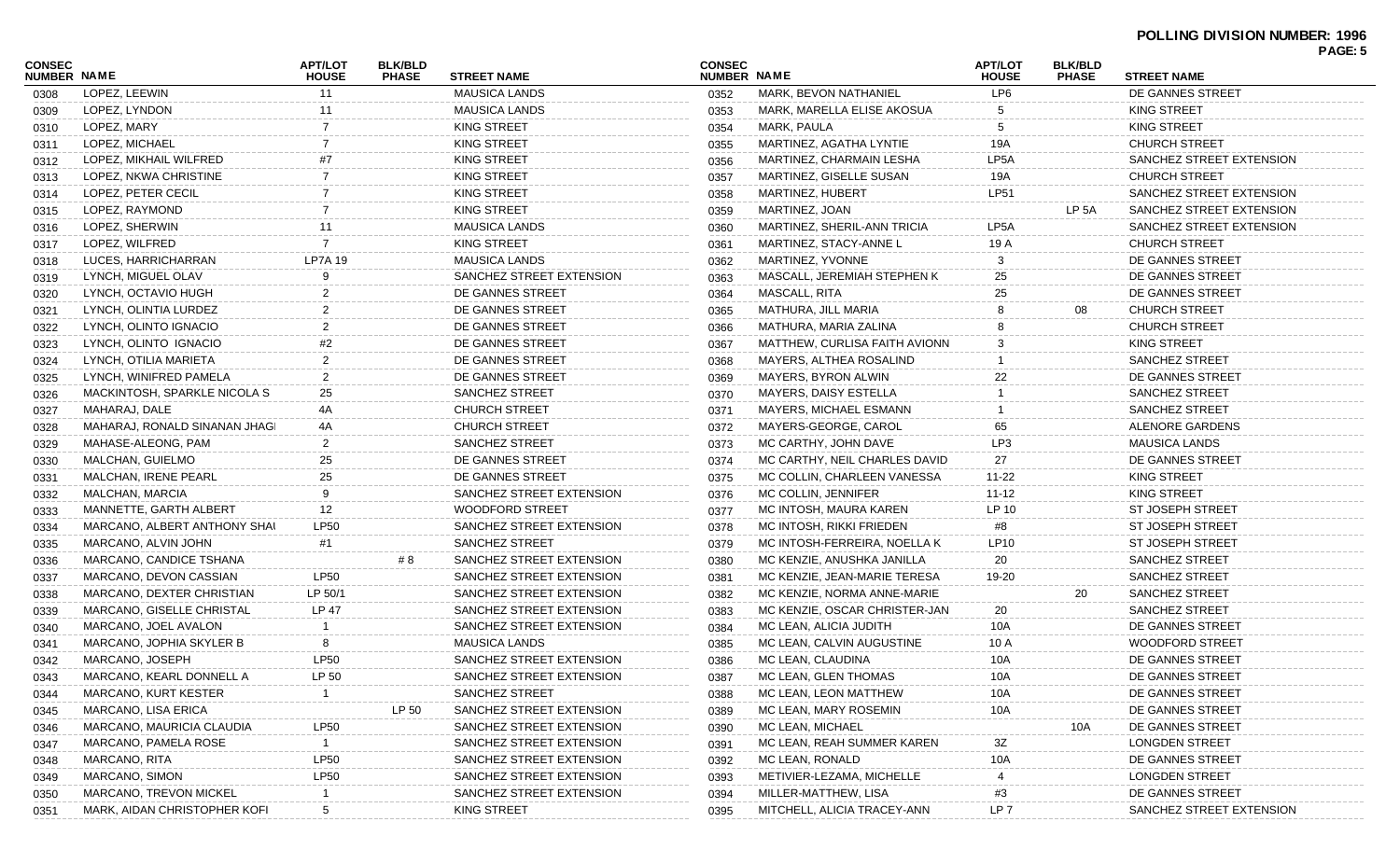#### **POLLING DIVISION NUMBER: 1996 PAGE: 6**

| CONSEC<br><b>NUMBER NAME</b> |                                | <b>APT/LOT</b><br><b>HOUSE</b> | <b>BLK/BLD</b><br><b>PHASE</b> | <b>STREET NAME</b>       | <b>CONSEC</b><br>NUMBER NAME |                                | <b>APT/LOT</b><br><b>HOUSE</b> | <b>BLK/BLD</b><br><b>PHASE</b> | <b>STREET NAME</b>       | <b>FAGE.U</b> |
|------------------------------|--------------------------------|--------------------------------|--------------------------------|--------------------------|------------------------------|--------------------------------|--------------------------------|--------------------------------|--------------------------|---------------|
| 0396                         | MITCHELL-PARRA SANCHEZ, ALLISO |                                |                                | DE GANNES STREET         | 0440                         | QUNIN, JOY                     |                                | 25                             | SANCHEZ STREET           |               |
| 0397                         | MOLINO, AFTON RICHARD          |                                |                                | SANCHEZ STREET           | 0441                         | RAMCHARITAR, JUNIOR KISHORE    | 4A                             |                                | <b>CHURCH STREET</b>     |               |
| 0398                         | MOLINO, ATIYAH IMAN            |                                |                                | SANCHEZ STREET EXTENSION | 0442                         | RAMDASS, NAINDRANATH KREPAL    | 5A                             |                                | <b>CHURCH STREET</b>     |               |
| 0399                         | MOLINO, AYANA ELIZABETH        |                                |                                | <b>SANCHEZ STREET</b>    | 0443                         | RAMDASS, POORAN                | 5A                             |                                | <b>CHURCH STREET</b>     |               |
| 0400                         | MOLINO, ELIZABETH              |                                |                                | <b>SANCHEZ STREET</b>    | 0444                         | RAMDASS, RAVINATH CHABBYNATH   | 5A                             |                                | <b>CHURCH STREET</b>     |               |
| 0401                         | MOLINO, ELIZABETH              |                                |                                | <b>SANCHEZ STREET</b>    | 0445                         | RAMDASS, SURINDRANATH C        | 5А                             |                                | <b>CHURCH STREET</b>     |               |
| 0402                         | MOLINO, MARK ANTHONY           |                                |                                | <b>SANCHEZ STREET</b>    | 0446                         | RAMDIAL-CEDENO, PATRICIA C     |                                |                                | <b>ST JOSEPH STREET</b>  |               |
| 0403                         | MOLINO, MICHELLE ALICIA        |                                |                                | <b>SANCHEZ STREET</b>    | 0447                         | RAMJATTAN, SEERANI             |                                |                                | <b>LONGDEN STREET</b>    |               |
| 0404                         | <b>MOLINO, MICKALA ARIEL</b>   | LP 1                           |                                | <b>SANCHEZ STREET</b>    | 0448                         | RAMPERSAD, BARRY DARWIN        | #3                             |                                | DE GANNES STREET         |               |
| 0405                         | MOLINO, TRICIA ALENA           |                                |                                | <b>SANCHEZ STREET</b>    | 0449                         | RAMPERSAD, CRAYUS LORENZO L    | ЗΧ                             |                                | <b>LONGDEN STREET</b>    |               |
| 0406                         | MOORE, RAYMOND TREVOR RICHA    | APT. 24                        |                                | <b>SANCHEZ STREET</b>    | 0450                         | RAMPERSAD, KEITH               | 3                              |                                | DE GANNES STREET         |               |
| 0407                         | <b>MOREAN, FRANCIS KAROLY</b>  | 43                             |                                | KING STREET              | 0451                         | RAMPERSAD, MIRA LUTCHMIE       | 4A                             |                                | <b>CHURCH STREET</b>     |               |
| 0408                         | NICHOLAS, MARIO ANTONIO        | 4                              |                                | <b>ST JOSEPH STREET</b>  | 0452                         | RAMSAROOP, SATNARINE SID       | 3V                             |                                | <b>LONGDEN STREET</b>    |               |
| 0409                         | NOEL, VICTORIA JAYNE           |                                | 02                             | <b>SANCHEZ STREET</b>    | 0453                         | RAMSAROOP, STEPHEN MUKESH      | 3V                             |                                | <b>LONGDEN STREET</b>    |               |
| 0410                         | NOREIGA, CURT JOHN             | LP4                            |                                | <b>MAUSICA LANDS</b>     | 0454                         | RAMSAROOP, SYDNEY JEVON JR     | 3V                             |                                | <b>MAUSICA LANDS</b>     |               |
| 0411                         | NOREIGA, DALE ONELLA           | 6A                             |                                | SORZANO STREET           | 0455                         | RAPHAEL, ALANA MARIA           | 4C                             |                                | <b>CHURCH STREET</b>     |               |
| 0412                         | NOREIGA, DANIEL CHE            | 6A                             |                                | SORZANO STREET           | 0456                         | RAPHAEL, GEMMA MARY            | 4C                             |                                | <b>CHURCH STREET</b>     |               |
| 0413                         | NOREIGA, ERNESTO               | 15                             |                                | SORZANO STREET           | 0457                         | RAPHAEL, LORIEN JENELLE        | 4C                             |                                | <b>CHURCH STREET</b>     |               |
| 0414                         | NOREIGA, GAIL VICTORIA         | LP4                            |                                | <b>MAUSICA LANDS</b>     | 0458                         | RAPHAEL, PHILLIP NORMAN JR     | 4C                             |                                | <b>CHURCH STREET</b>     |               |
| 0415                         | NORIEGA, PATSY CECILIA         | LP4                            |                                | <b>MAUSICA LANDS</b>     | 0459                         | RAPHAEL-AGUILERA, AMANDA MAR   | 4C                             |                                | <b>CHURCH STREET</b>     |               |
| 0416                         | NORVILLE, JOANNA SARAH         |                                | #4A                            | <b>CHURCH STREET</b>     | 0460                         | RATTAN, RICARDO SIMON          | 51                             |                                | ALENORE GARDENS          |               |
| 0417                         | NORVILLE, JULIANA              | LPA4                           |                                | <b>MAUSICA LANDS</b>     | 0461                         | RATTAN, TONI-LEE               | 51                             |                                | ALENORE GARDENS          |               |
| 0418                         | NORVILLE, MARCUS ADRIAN        | LP4A                           |                                | <b>MAUSICA LANDS</b>     | 0462                         | RENNIE, ZARIA ROSE             | #9                             |                                | ST JOSEPH STREET         |               |
| 0419                         | NORVILLE, PETER RUTHVIN        | LP 4A                          |                                | <b>MAUSICA LANDS</b>     | 0463                         | REYES, WENDELL STEPHEN JAY     |                                | 25                             | DE GANNES STREET         |               |
| 0420                         | NORVILLE-LANGAIGNE, SONIA J    | LP4A                           |                                | <b>MAUSICA LANDS</b>     | 0464                         | RODRIGUEZ, CHRISTIAN MICHAEL ( | 49                             |                                | ALENORE GARDENS          |               |
| 0421                         | PERCH, JADA-MARIE SHANNON SIM  | 6                              |                                | DE GANNES STREET         | 0465                         | RODRIGUEZ, EASTLYN             | 5С                             |                                | <b>LONGDEN STREET</b>    |               |
| 0422                         | PERCH, JOHNATHAN JORDAN LEWY   |                                |                                | DE GANNES STREET         | 0466                         | RODRIGUEZ, JEMMA               |                                |                                | SORZANO STREET           |               |
| 0423                         | PEREIRA, CHARLENE ANN          |                                | 26                             | DE GANNES STREET         | 0467                         | RODRIGUEZ, KEVIN JOSEPH C M    | 49                             |                                | ALENORE GARDENS          |               |
| 0424                         | PESCHIER, ANDREW MICHAEL KERI  | 3                              |                                | <b>SANCHEZ STREET</b>    | 0468                         | RODRIGUEZ, LLANOS              | 49                             |                                | ALENORE GARDENS          |               |
| 0425                         | PESCHIER, JANELLE MARIE        | 3                              |                                | <b>SANCHEZ STREET</b>    | 0469                         | RODRIGUEZ, LLANOS GERARD M JN  |                                | #49                            | ALENORE GARDENS          |               |
| 0426                         | PHILLIPS, KURITLY CURREN       | 2 A                            |                                | KING STREET              | 0470                         | RONALDS, STEPHAN NATHAN        | 3Y                             |                                | DE GANNES STREET         |               |
| 0427                         | PIERRE, KARLENE PATRICIA       | 67                             |                                | ALENORE GARDENS          | 0471                         | RUIZ, ALLISON                  | LP4A                           |                                | <b>MAUSICA LANDS</b>     |               |
| 0428                         | PIERRE, PHILIPPA               |                                |                                | SANCHEZ STREET           | 0472                         | RUIZ, WILLIAM                  | OPP LP 4                       |                                | <b>MAUSICA LANDS</b>     |               |
| 0429                         | PIERRE, RAYMOND                |                                |                                | <b>SANCHEZ STREET</b>    | 0473                         | RUIZ, ZAIMOON                  | LP4A                           |                                | <b>MAUSICA LANDS</b>     |               |
| 0430                         | PIERRE-PESCHIER, MARIELLA      | 3                              |                                | SANCHEZ STREET           | 0474                         | SALINA, VIATOR                 | 24                             |                                | DE GANNES STREET         |               |
| 0431                         | PORTER-THORNE, LYNDSAY DAWN    | 41                             |                                | ALENORE GARDENS          | 0475                         | SAM, TERRY JUNIOR MACKY        | 66                             |                                | ALENORE GARDENS          |               |
| 0432                         | PRIMUS, JERVANO KYLE           | #44                            |                                | ALENORE GARDENS          | 0476                         | SAMUEL, LESTON JOSEPH          | 51                             |                                | ALENORE GARDENS          |               |
| 0433                         | PRIMUS, KESHON ROGERNO         |                                |                                | ALENORE GARDENS          | 0477                         | SANCHEZ, RICHARD               |                                |                                | KING STREET              |               |
| 0434                         | PRUDENT, GEREMY SEBASTIEN A    |                                |                                | DE GANNES STREET         | 0478                         | SANDY, KHAMERON SETH ALEXANI   |                                |                                | DE GANNES STREET         |               |
| 0435                         | PRUDENT, LEIGH-ANA MARIE       |                                |                                | DE GANNES STREET         | 0479                         | SANKAR-RODRIGUEZ, MARGARET     | # 49                           |                                | ALENORE GARDENS          |               |
| 0436                         | PRUDENT, WINSTON ROMUALD       | 2                              |                                | <b>ST JOSEPH STREET</b>  | 0480                         | SANTANO, MARK AMOS             |                                |                                | DE GANNES STREET         |               |
| 0437                         | PUNTER, EVROL BERNARD          |                                |                                | <b>LONGDEN STREET</b>    | 0481                         | SCOTT, BEVERLY                 |                                |                                | SANCHEZ STREET EXTENSION |               |
| 0438                         | QUNIN, CHRISTIAN MICHAEL       | 25                             |                                | <b>WOODFORD STREET</b>   | 0482                         | SCOTT, JORDHAN DANIELLA        | 14                             |                                | ALENORE GARDENS          |               |
| 0439                         | QUNIN, E'MINOÑA                | 25                             |                                | <b>SANCHEZ STREET</b>    | 0483                         | SELF, MAXIMA STEPHANIE         | 3U                             |                                | <b>LONGDEN STREET</b>    |               |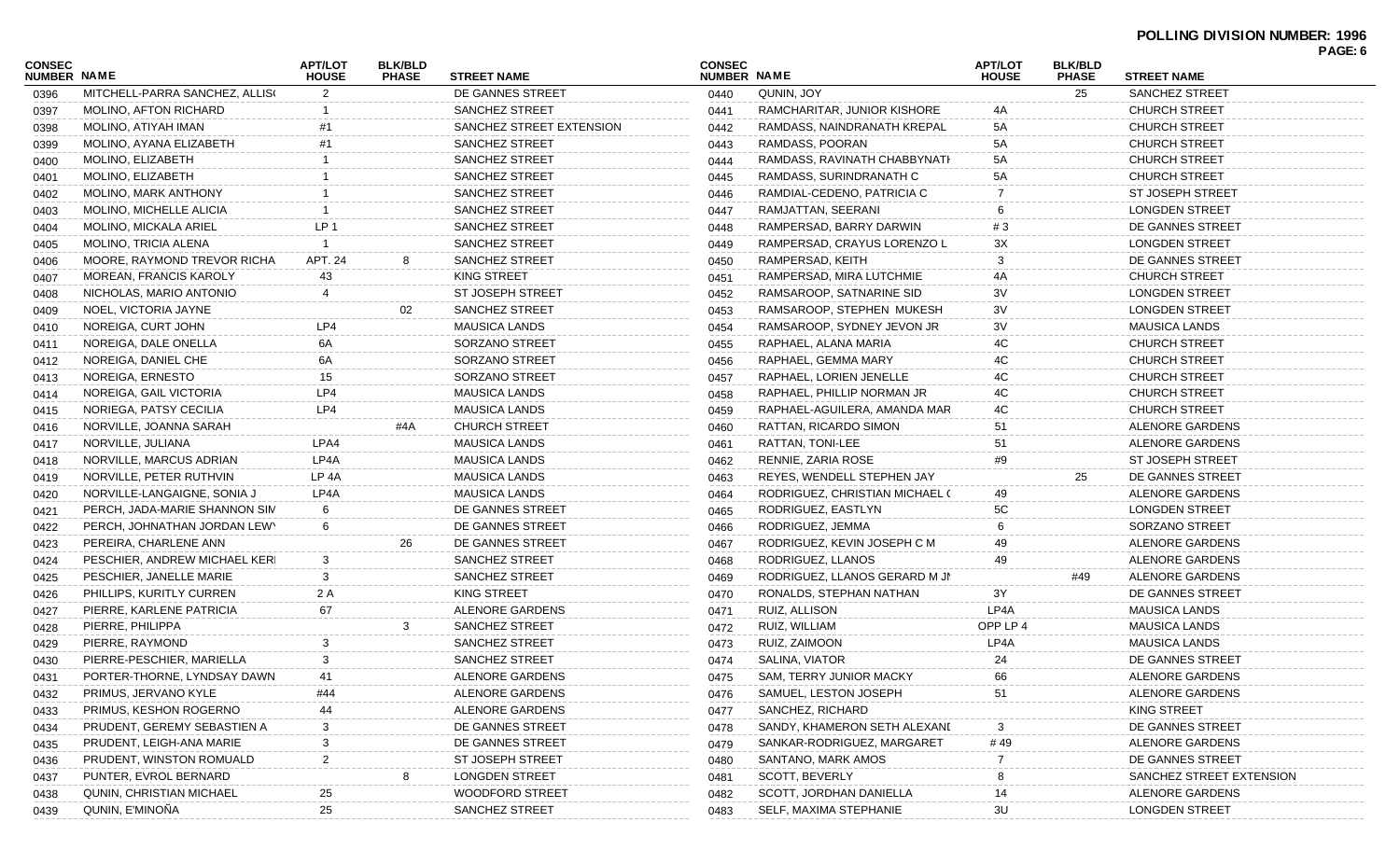## **POLLING DIVISION NUMBER: 1996**

| <b>CONSEC</b><br>NUMBER NAME |                               | <b>APT/LOT</b><br><b>HOUSE</b> | <b>BLK/BLD</b><br><b>PHASE</b> | <b>STREET NAME</b>       | <b>CONSEC</b><br>NUMBER NAME |                                | <b>APT/LOT</b><br><b>HOUSE</b> | <b>BLK/BLD</b><br><b>PHASE</b> | <b>STREET NAME</b>       |  |
|------------------------------|-------------------------------|--------------------------------|--------------------------------|--------------------------|------------------------------|--------------------------------|--------------------------------|--------------------------------|--------------------------|--|
| 0484                         | SEMPEL, CALVIN STERNDALE MARI |                                |                                | <b>ST JOSEPH STREET</b>  | 0528                         | TOUSSAINT, ANDERSON REAGAN     |                                | LP4A                           | SANCHEZ STREET EXTENSION |  |
| 0485                         | SEMPEL, CARLYLE               |                                |                                | <b>ST JOSEPH STREET</b>  | 0529                         | TOUSSAINT, MELISSA ANISHA      | LP 4A                          |                                | <b>MAUSICA LANDS</b>     |  |
| 0486                         | SERRETTE, ADRIAN EUGENE       |                                |                                | SANCHEZ STREET EXTENSION | 0530                         | TRIM, ANN                      | 6 A                            |                                | SORZANO STREET           |  |
| 0487                         | SERRETTE, MELISSA CRYSTAL     |                                |                                | <b>MAUSICA LANDS</b>     | 0531                         | VAN-HANEGIN, ABELA KADISHA L   |                                |                                | DE GANNES STREET         |  |
| 0488                         | SIMPSON, CHRISTINE NATALIE    | 23                             |                                | DE GANNES STREET         | 0532                         | VIALVA GIRWAR, SONIA-MARIE C   |                                |                                | SORZANO STREET           |  |
| 0489                         | SIMPSON, COLLEEN ROSEMARIE    | 23                             |                                | DE GANNES STREET         | 0533                         | VIDALE, GABRIELLA VERONA M F   |                                |                                | DE GANNES STREET         |  |
| 0490                         | SIMPSON, DANE ANTHONY         | 23                             |                                | DE GANNES STREET         | 0534                         | <b>WALDRON, EVANS MICHAEL</b>  |                                |                                | ALENORE GARDENS          |  |
| 0491                         | SIMPSON, GREGG CALE           | 23                             |                                | DE GANNES STREET         | 0535                         | WALDRON, LUCY                  |                                |                                | ALENORE GARDENS          |  |
| 0492                         | SIMPSON, JULIANA ELIZABETH    | 19A                            |                                | <b>CHURCH STREET</b>     | 0536                         | WALDRON WHITFIELD, CARMEN M    |                                |                                | ALENORE GARDENS          |  |
| 0493                         | SIMPSON, KEVIN LUKE           | 23                             |                                | DE GANNES STREET         | 0537                         | <b>WALLEN, GREGORY</b>         |                                |                                | DE GANNES STREET         |  |
| 0494                         | SIMPSON, LYNELLE KATRINA      | 23                             |                                | DE GANNES STREET         | 0538                         | WALLEN, MARJORIE               |                                |                                | DE GANNES STREET         |  |
| 0495                         | SIMPSON, NICHOLAS DAVID       | 23                             |                                | DE GANNES STREET         | 0539                         | WALTERS-GRIFFITH, BRENDA       | LP6                            |                                | DE GANNES STREET         |  |
| 0496                         | SINGH, AASHA PURNIMA          | LOT 145                        |                                | ALENORE GARDENS          | 0540                         | WATTS, BEYONCE SEQUESHA MAC    |                                |                                | DE GANNES STREET         |  |
| 0497                         | SINGH, AKAASH KHIMRAJ         | 145                            |                                | ALENORE GARDENS          | 0541                         | WHITE-ALFRED, ESLIN NENALIN E  |                                |                                | <b>ST JOSEPH STREET</b>  |  |
| 0498                         | SINGH, AVINAASH BISHAM        | LOT145                         |                                | ALENORE GARDENS          | 0542                         | WHITFIELD, ALLYSHA FAITH MERLE | 48                             |                                | ALENORE GARDENS          |  |
| 0499                         | SINGH, ISHWAR                 | 68                             |                                | ALENORE GARDENS          | 0543                         | WHITFIELD, ANNALISA AYESHA HOI | #48                            |                                | ALENORE GARDENS          |  |
| 0500                         | SINGH, KAAVITA SAAVITRI       | LOT145                         |                                | ALENORE GARDENS          | 0544                         | <b>WHITFIELD, BRIAN</b>        | 48                             |                                | ALENORE GARDENS          |  |
| 0501                         | SINGH, KIELAN CHRISTIAN       | 68                             |                                | ALENORE GARDENS          | 0545                         | WILLIAMS, ANNMARIE MARIA       | LP 4A                          |                                | <b>MAUSICA LANDS</b>     |  |
| 0502                         | SINGH, KRISHENDAYE            | 68                             |                                | ALENORE GARDENS          | 0546                         | WILLIAMS, GABRIELLE-ANN S      | # 51                           |                                | ALENORE GARDENS          |  |
| 0503                         | SINGH, MICHAEL LYNDON         | #3 Z                           |                                | <b>LONGDEN STREET</b>    | 0547                         | WILLIAMS, SHAKEIM ANTHONY      | # 51                           |                                | ALENORE GARDENS          |  |
| 0504                         | SMITH, HUGGINS                |                                |                                | DE GANNES STREET         | 0548                         | <b>WILLIAMS, TYRON FELION</b>  | 2A                             |                                | <b>KING STREET</b>       |  |
| 0505                         | SMITH, PUTRICE CIA            | #16                            |                                | DE GANNES STREET         | 0549                         | <b>WILLIAMS, TYRONE</b>        | LP13                           |                                | <b>KING STREET</b>       |  |
| 0506                         | SMITH-ARMOOGAN, ROBERTA A     | 63                             |                                | ALENORE GARDENS          | 0550                         | WILLIAMS-MOHAMMED, CHERRY-AN   | 32                             |                                | <b>LONGDEN STREET</b>    |  |
| 0507                         | SNAGGS, VIRGIL JASON          | #29                            |                                | ALENORE GARDENS          | 0551                         | WILSON, SHERMA JENELLE         | LP <sub>5</sub> A              |                                | <b>SANCHEZ STREET</b>    |  |
| 0508                         | SORZANO, ROSANNA MARINA       | LP <sub>13</sub>               |                                | <b>KING STREET</b>       | 0552                         | YEARWOOD, IAN ROSSANO CELEST   |                                |                                | <b>CHURCH STREET</b>     |  |
| 0509                         | SPRINGER, DAMIAN HAYDEN JOEL  | 5                              |                                | <b>CHURCH STREET</b>     |                              |                                |                                |                                |                          |  |
| 0510                         | SPRINGER, DAVID CHRISTIAN N R |                                | 5                              | <b>CHURCH STREET</b>     |                              |                                |                                |                                |                          |  |
| 0511                         | SPRINGER, MARY CELIA          | $LP50$ #1                      |                                | <b>SANCHEZ STREET</b>    |                              |                                |                                |                                |                          |  |
| 0512                         | SPRINGER, RAWLE EMMANUEL      | <b>LP50</b>                    |                                | SANCHEZ STREET EXTENSION |                              |                                |                                |                                |                          |  |
| 0513                         | SPRINGER, SAMUEL EMANUEL      | <b>LP50</b>                    |                                | SANCHEZ STREET EXTENSION |                              |                                |                                |                                |                          |  |
| 0514                         | ST CLAIR, ROBERT              | 25                             |                                | DE GANNES STREET         |                              |                                |                                |                                |                          |  |
| 0515                         | STEWART, SHONELL NAKESHA E    | 18                             |                                | <b>SANCHEZ STREET</b>    |                              |                                |                                |                                |                          |  |
| 0516                         | STUART, COURTLAND ALEXANDER   |                                |                                | <b>CHURCH STREET</b>     |                              |                                |                                |                                |                          |  |
| 0517                         | SURAJ, MARSHA ALANDA          |                                |                                | <b>CHURCH STREET</b>     |                              |                                |                                |                                |                          |  |
| 0518                         | SUTHERLAND, HENRY             |                                |                                | <b>LONGDEN STREET</b>    |                              |                                |                                |                                |                          |  |
| 0519                         | THOMAS, CHENOA GABERILLA CELI |                                |                                | ALENORE GARDENS          |                              |                                |                                |                                |                          |  |
| 0520                         | THOMAS, SHERWIN RONALD        | 66                             |                                | ALENORE GARDENS          |                              |                                |                                |                                |                          |  |
| 0521                         | THOMASOS, ZILLA THERESA       |                                | 26                             | DE GANNES STREET         |                              |                                |                                |                                |                          |  |
| 0522                         | THOMPSON, MICHAEL DAWUD       | LP 52                          |                                | SANCHEZ STREET EXTENSION |                              |                                |                                |                                |                          |  |
| 0523                         | THORNE, KEVIN OTTIS ASHLEY    | 41                             |                                | ALENORE GARDENS          |                              |                                |                                |                                |                          |  |
| 0524                         | THORNHILL, NYRON ROMARIO      | 25                             |                                | DE GANNES STREET         |                              |                                |                                |                                |                          |  |
| 0525                         | TIMOTHY, ANDREA               | 56                             |                                | ALENORE GARDENS          |                              |                                |                                |                                |                          |  |

0525 TIMOTHY, ANDREA 56 56 ALENORE GARDENS<br>0526 TIMOTHY, ROLAND 56 ALENORE GARDENS<br>0527 TIMOTHY-WRIGHT, HEATHER ANDR 56 ALENORE GARDENS 0526 TIMOTHY, ROLAND 56 ALENORE GARDENS 0527 TIMOTHY-WRIGHT, HEATHER ANDR 56 6 ALENORE GARDENS **PAGE: 7**